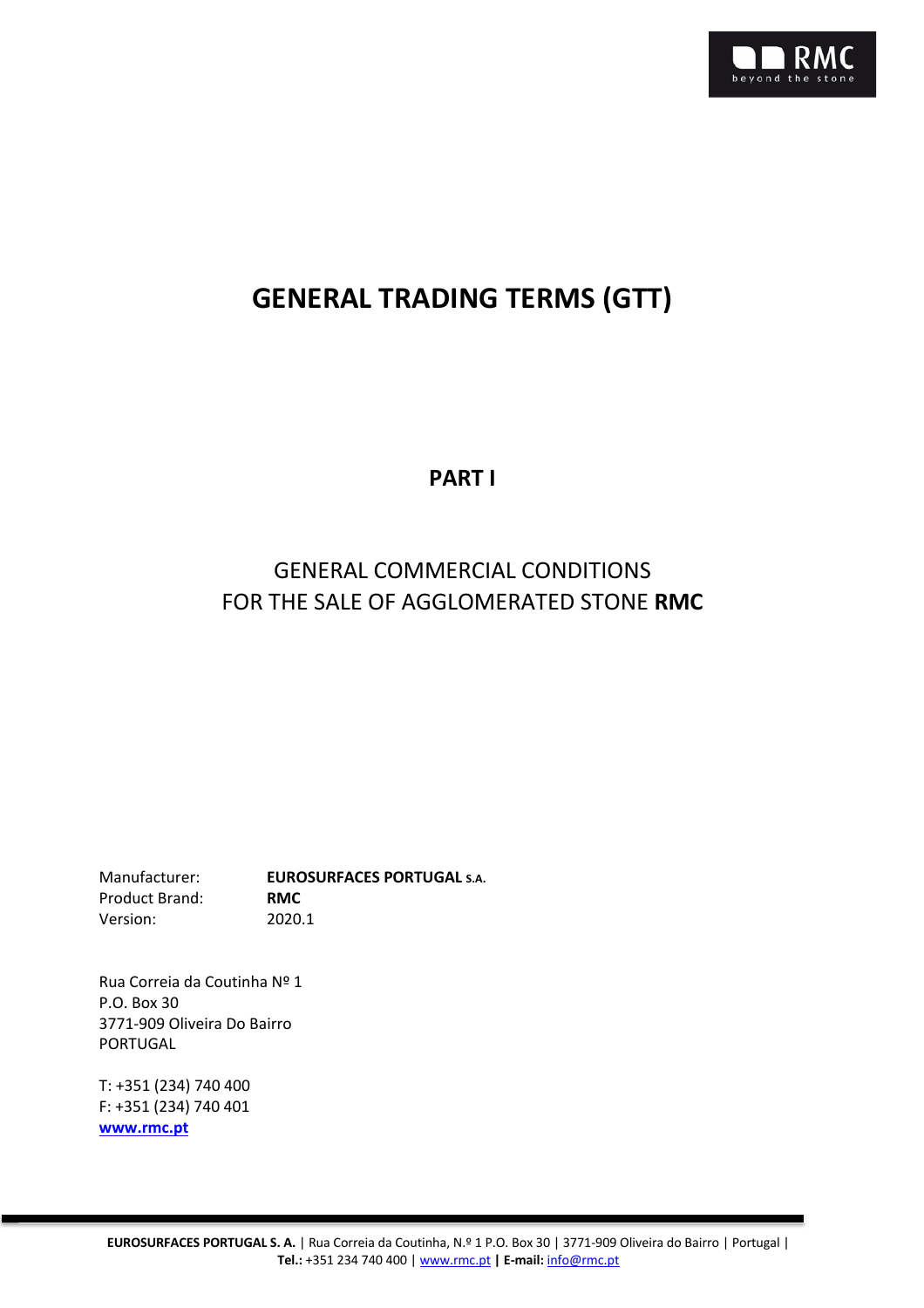# **TABLE OF CONTENTS**

| $\mathbf{1}$ |      |  |
|--------------|------|--|
|              | 1.1  |  |
|              | 1.2  |  |
|              | 1.3  |  |
|              | 1.4  |  |
|              | 1.5  |  |
|              | 1.6  |  |
|              | 1.7  |  |
|              | 1.8  |  |
|              | 1.9  |  |
|              | 1.10 |  |
| $\mathbf{2}$ |      |  |
|              | 2.1  |  |
|              | 2.2  |  |
| 3            |      |  |
|              | 3.1  |  |
|              | 3.2  |  |
|              | 3.3  |  |
|              | 3.4  |  |
|              | 3.5  |  |
|              | 3.6  |  |
| 4            |      |  |
| 5            |      |  |
|              | 5.1  |  |
|              |      |  |
| 6            |      |  |
|              | 6.1  |  |
|              | 6.2  |  |
|              | 6.3  |  |
|              | 6.4  |  |
| 7            |      |  |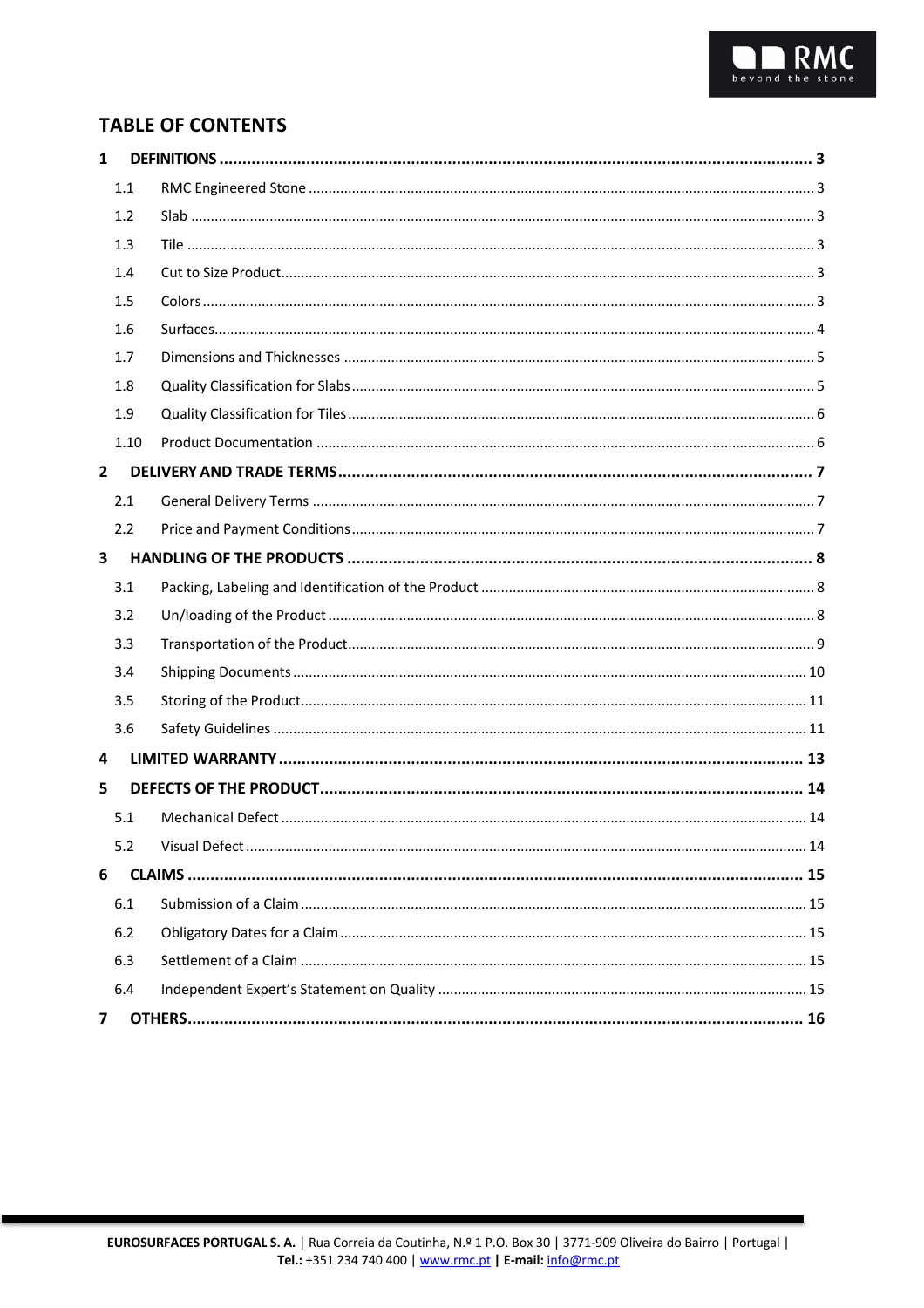

# **1 DEFINITIONS**

## **1.1 RMC Engineered Stone**

RMC engineered stone is an industrial product manufactured from a mixture of aggregates (coming from natural marble), additives and resin binder. RMC is produced in form of blocks that are transformed in finished slabs, tiles or various cut to size products.

RMC product uses the optimal properties of natural marble and adds features like low-porosity, resistance and better chemical resistance. The material is unique in design and is characterized by its high-quality, durability, hygienic finish and suitability for a wide range of building projects.

## **1.2 Slab**

The basic product in a form of a flat surface with various thicknesses, miscellaneous surface finishes, in physical dimensions 1850x1240<sup>1</sup> and usable area 1830x1230 mm. This slab size is extruded from a block with nominal size 1850x1250x880 mm. Nonstandard slab sizes can be processed upon request.

| Product naming system: | [Name of the product] [slab length x slab width x slab thickness] |
|------------------------|-------------------------------------------------------------------|
|                        | [surface code] –[quality]                                         |
| Example:               | Merrazzo Africa 1830x1230x20 P-1                                  |

## **1.3 Tile**

The product made of engineered stone obtained from a slab by cutting it into a particular size. Standard and optimal tile sizes are derived from RMC slab size e.g. 300x300 mm, 600x600mm or 600x300 mm.

| Product naming system: | [Name_of_the_product] [tile_length x tile_width x tile_thickness] |
|------------------------|-------------------------------------------------------------------|
|                        | [beveled N/B][surface_code]-[quality]                             |
| Example:               | Merrazzo Africa 600x300x12 NH-1                                   |

# **1.4 Cut to Size Product**

Finished end-user product fabricated from block, slab or tile. Usually this category covers vanity tops, windowsills, door sills, steps, risers or tiles with special dimensions and shapes.

| Product naming system: | [Name_of_the_product] [piece_length x piece_width x piece_thickness] |
|------------------------|----------------------------------------------------------------------|
|                        | [beveled N/B][surface_code]-[quality]                                |
| Example:               | Merrazzo Africa 1510x250x30 BP-1                                     |

# **1.5 Colors**

RMC product portfolio consists of wide range of colors, patterns and designs.

## **1.5.1 Type of Colors**

The products of all collections are divided into Standard colors and Special colors based on their availability. They are defined in RMC catalogue issued for the respective year. **Standard** colors are defined across different RMC collections. These colors are usually available on stock.

 $<sup>1</sup>$  Except bush hammered and satin surface. Slabs might have rounded edges, or the surface can be slightly</sup> different on slab's perimeter. This is due to polishing technology used in marble industry and cannot be considered as defect.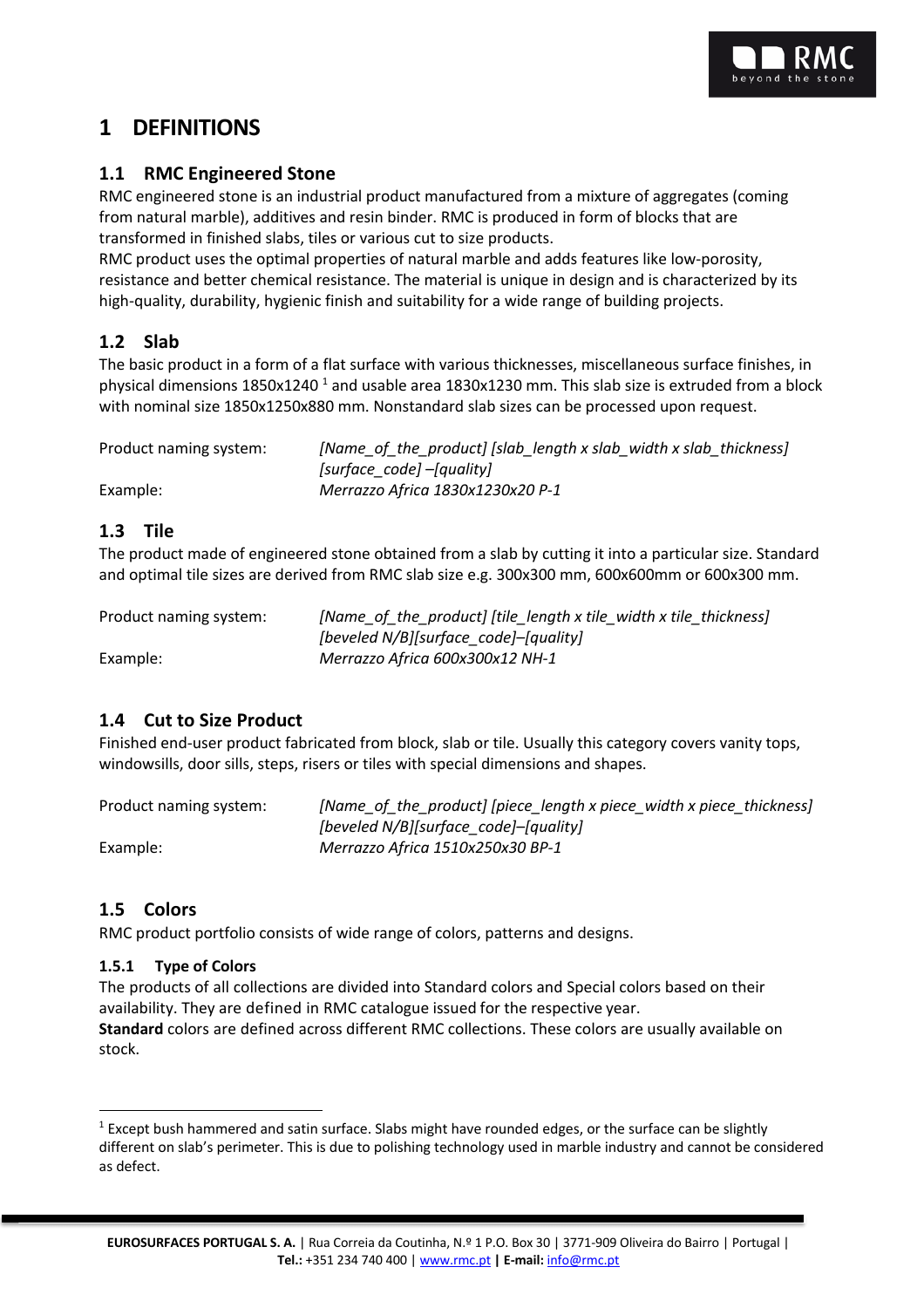

**Special** colors are not made regularly and are produced based on specific customer order. They may be subject to minimum ordering quantity.

#### **1.5.2 Color Shading**

RMC products are manufactured from natural marble, and therefore, they are subject to slight shade variations especially when different production batches are being compared.

- Standard RMC samples might have slightly different tone or granularity compared to final product
- Laboratory samples are produced differently to industrial products and their appearance is for indicatory purpose only. Usually, tone of laboratory sample is slightly lighter, and grain might be larger compared to a product manufactured industrially.
- Please respect the shade code on the tiles packaging and always compare shades of adjoining tiles during installation.

#### **1.6 Surfaces**

**Standard** surface finish for all colors is polished. Additional standard surface finishes are honed, aged, bush hammered and satin. Their availability needs to be consulted prior to order with sales representative.

**Special** surface finishes (e.g. matt or sandy) are not made regularly and are produced based on specific customer order. They may be subject to minimum ordering quantity.

#### **1.6.1 Polished finish (code P)**

Polished finish version has the highest level of gloss and it is available for all colors and thicknesses as standard. Gloss 65-85.

*Note: RMC Original collection can have slight gloss variations due to the natural stone characteristics.*

#### **1.6.2 Honed finish (code H)**

Honed finish version has a matt look with the same flatness of the surface. It is available for all thicknesses. Gloss 18-26.

#### **1.6.3 Matt finish (code M)**

Matt finish has even lower gloss than honed one. This surface is Special one, available on request only. Gloss 2-13.

#### **1.6.4 Aged finish (code A)**

Aged finish version is achieved by brushing the surface. It reaches a smooth feeling with slight depressions visible between the various raw materials used. It is available in all thicknesses. Gloss 20-40.

#### **1.6.5 Bush hammered finish (code B)**

Bush hammered finish version is a rough texture executed with very small splinters homogeneously distributed. It is available in minimum 20mm thickness.

#### **1.6.6 Satin finish (code S)**

Satin finish version is the same as bush hammered but having a smoothening layer by means of brushing. It is available in minimum 20mm thickness.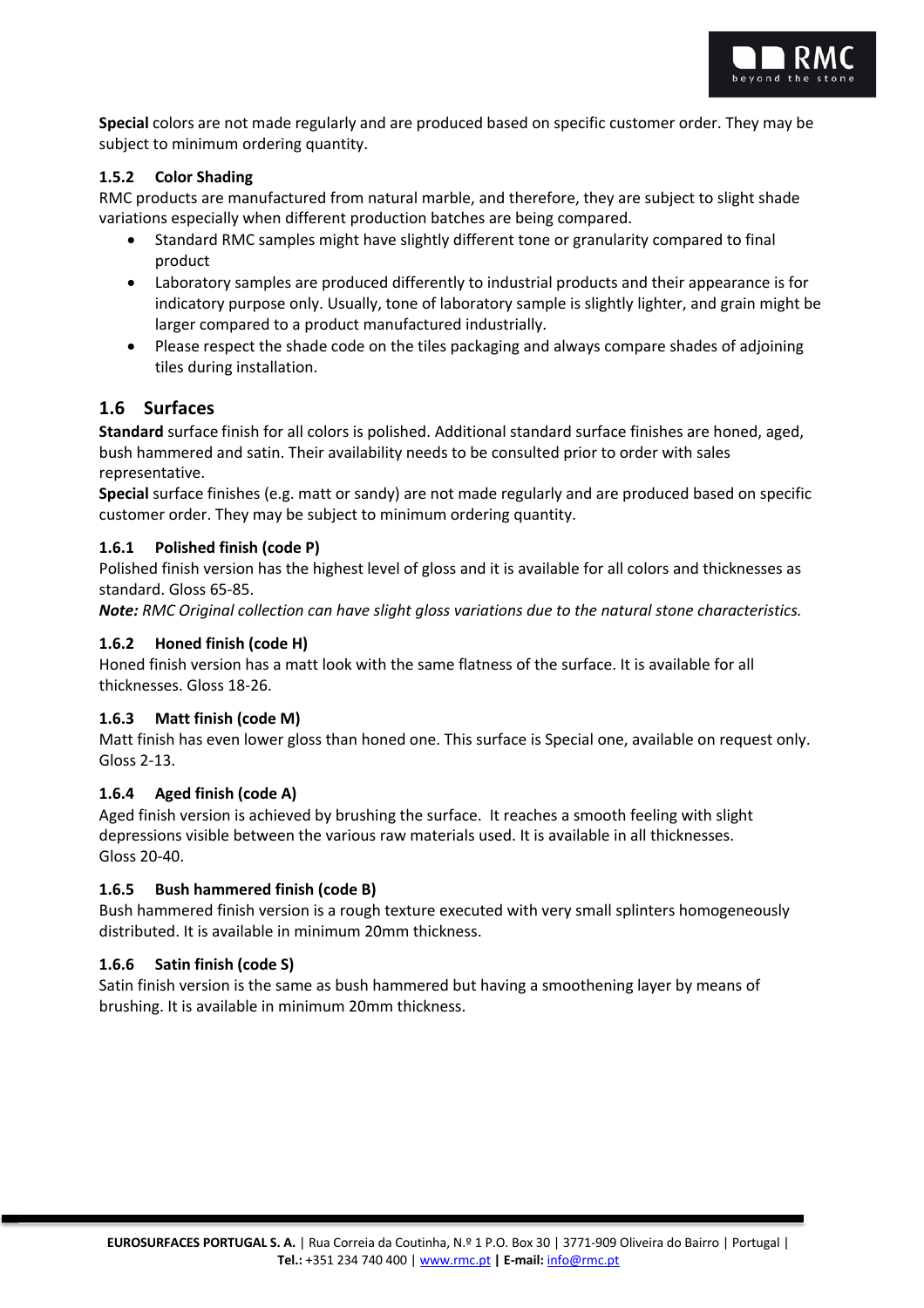

#### **1.6.7 Slipperiness Anti-Slip Properties - DIN 51130**

| <b>Surface</b>       | Angle          | Classification $(*)$ |
|----------------------|----------------|----------------------|
| Polished             | $8.6^\circ$    | R <sub>9</sub>       |
| Honed                | $10.2^{\circ}$ | R <sub>10</sub>      |
| Satin                | $20.2^{\circ}$ | R <sub>11</sub>      |
| <b>Bush hammered</b> | $36.7^\circ$   | R <sub>13</sub>      |

Bush hammered 36,7° R13 *(\*) Tested on RMC Classico products*

#### **Anti-Slip Properties – EN 14231 - CEN/TS 16165:2016 Annex C - Pendulum friction test**

| Surface (*)    |  |      |    |           | SD   | АΗ  | AA  |
|----------------|--|------|----|-----------|------|-----|-----|
| Dry conditions |  | : 67 |    | ۹1        | 64   | N/A | N/A |
| Wet conditions |  |      | 44 | $\leq 81$ | : 60 | ≤59 | 45  |

*(\*) P - Polished, H - Honed, A - Aged, S - Satin, B - Bush-Hammered, SD - Sandy AH - Anti-slip agent Honed, AA - Anti-slip agent Aged*

In case of flooring tiles, it is customer's responsibility to select correct surface based on requirements for slip resistance, local rules and regulations and weather/environment conditions onsite.

## **1.7 Dimensions and Thicknesses**

**Standard** dimension of slabs is 1830x1230 mm in the thickness 12, 20 or 30 mm. Other **Special** thicknesses are available on request.

**Standard** dimensions of tiles are 300x300 mm, 600x600 mm and 600x300 mm in the thickness 12 or 20 mm. Other **Special** dimensions or thicknesses are available on request.

## **1.8 Quality Classification for Slabs**

#### **1.8.1 Defect definition**

Mechanical and visual defects are understood as outstanding circular and lengthwise grooves,

outstanding low-gloss polished areas, damaged or broken corners and edges, impurities, different color spots, spots with the same color shade, incorrectly pressed areas, cracks, holes etc.

The defects are of such location, character and number that makes it not possible to reprocess the slabs into a higher quality by means of repeated polishing or manual repair.

#### **1.8.2 Quality class 1**

Usable area: 2,25 sqm. Marking: yellow sticker Products in this class are without any mechanical or visual defects.

#### **1.8.3 Quality class 1A**

Usable area: 1,88 sqm. Marking: orange sticker

Usable area is less 16,7% (floating segment 1/6 of the slab) when compared to the quality class 1. Contingent defects may occur only on the non-usable 16,7% of surface and are signed with an orange round sticker.

#### **1.8.4 Quality class NC**



Usable area: 1,88 sqm. Marking: red sticker

This quality class includes products without any mechanical defects within usable area but with deviation from color shade, color structure or raw material within usable area. **It is not possible to make a claim on this quality class.**

#### **EUROSURFACES PORTUGAL S. A.** | Rua Correia da Coutinha, N.º 1 P.O. Box 30 | 3771-909 Oliveira do Bairro | Portugal | **Tel.:** +351 234 740 400 | www.rmc.pt **| E-mail:** info@rmc.pt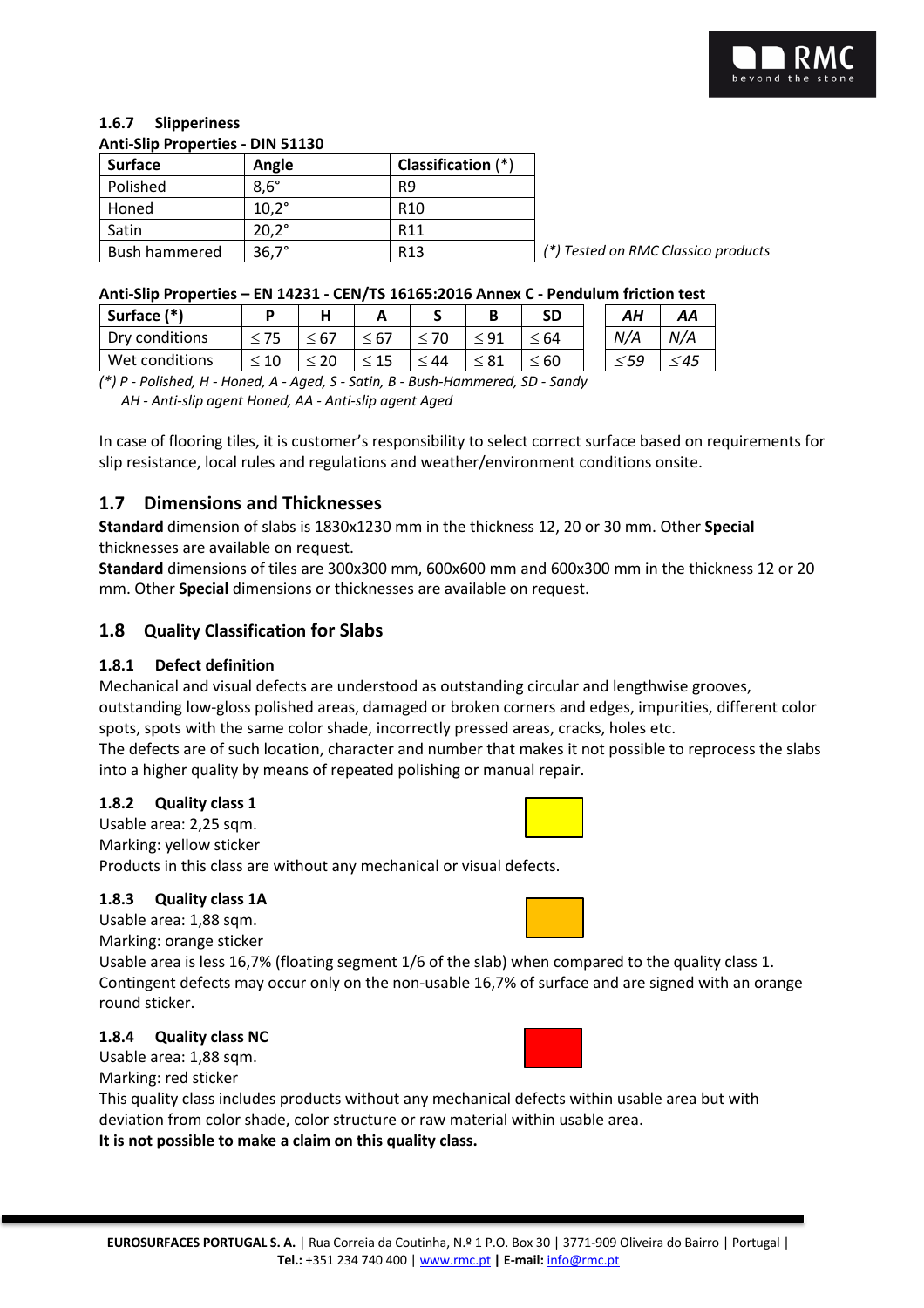

#### **1.8.5 Quality class 2**

Usable area: 0,72 sqm, specifically segment 1200x600 mm

Marking: grey sticker

This quality class includes the products with usable area equal or larger than 1200x600 mm. Defects are signed with an orange round sticker.

## **It is not possible to make a claim on this quality class.**

#### **1.8.6 Quality class 3**

Usable area: Not specified





This quality class includes the products with undefined usable area.

This quality class also represents slabs with thickness out of tolerance specification.

Defects are not signed on the slab. Slab surface is not protected by plastic film.

**It is not possible to make a claim on this quality class.**

## **1.8.7 Project quality classification**

For project orders (exceeding equivalent of 600 sqm slabs of one product) Eurosurfaces Portugal S.A. reserves the right to deliver products to its customers in the mode called **project quality**. In this case, the delivery includes up to 10% of slabs usually classified as 1A class and up to 5% of slabs usually classified as class 2.

## **1.9 Quality Classification for Tiles**

## **1.9.1 Quality class 1**

Products in this class are without any apparent mechanical and visual defects and meet the dimensional tolerances.

#### **1.9.2 Quality class 2**

The quality class 2 includes the products of non-standard quality. Tiles can contain mechanical defects, deviation in color shade, contamination by other color or material, non-standard color structure, pattern and/or raw material or non-standard thickness.

**It is not possible to make a claim on this quality class.**

## **1.9.3 Quality class 3**

The quality class 3 represents products with the same defects as quality class 2 and includes also broken edges, cracks and irregular dimensions of the tiles.

**It is not possible to make a claim on this quality class.**

## **1.9.4 Project quality classification**

For project orders (exceeding equivalent of 600 sqm tiles of one product) Eurosurfaces Portugal S.A. reserves the right to deliver products to its customers in the mode called **project quality**. In this case, the delivery includes up to 15% of tiles usually classified as class 2.

## **1.10 Product Documentation**

It is a customer's responsibility to study all necessary documents in order to understand and follow material's parameters and guidelines provided by **EUROSURFACES PORTUGAL S.A.** such as but not limited to:

- **Material's technical datasheet**: Defines all relevant parameters tested according corresponding standards. Available on RMC webpage (www.rmc.pt) or on demand from sales representative.
- **GTT part II (Installation and Maintenance)**: Available on RMC webpage (www.rmc.pt) or on demand from sales representative.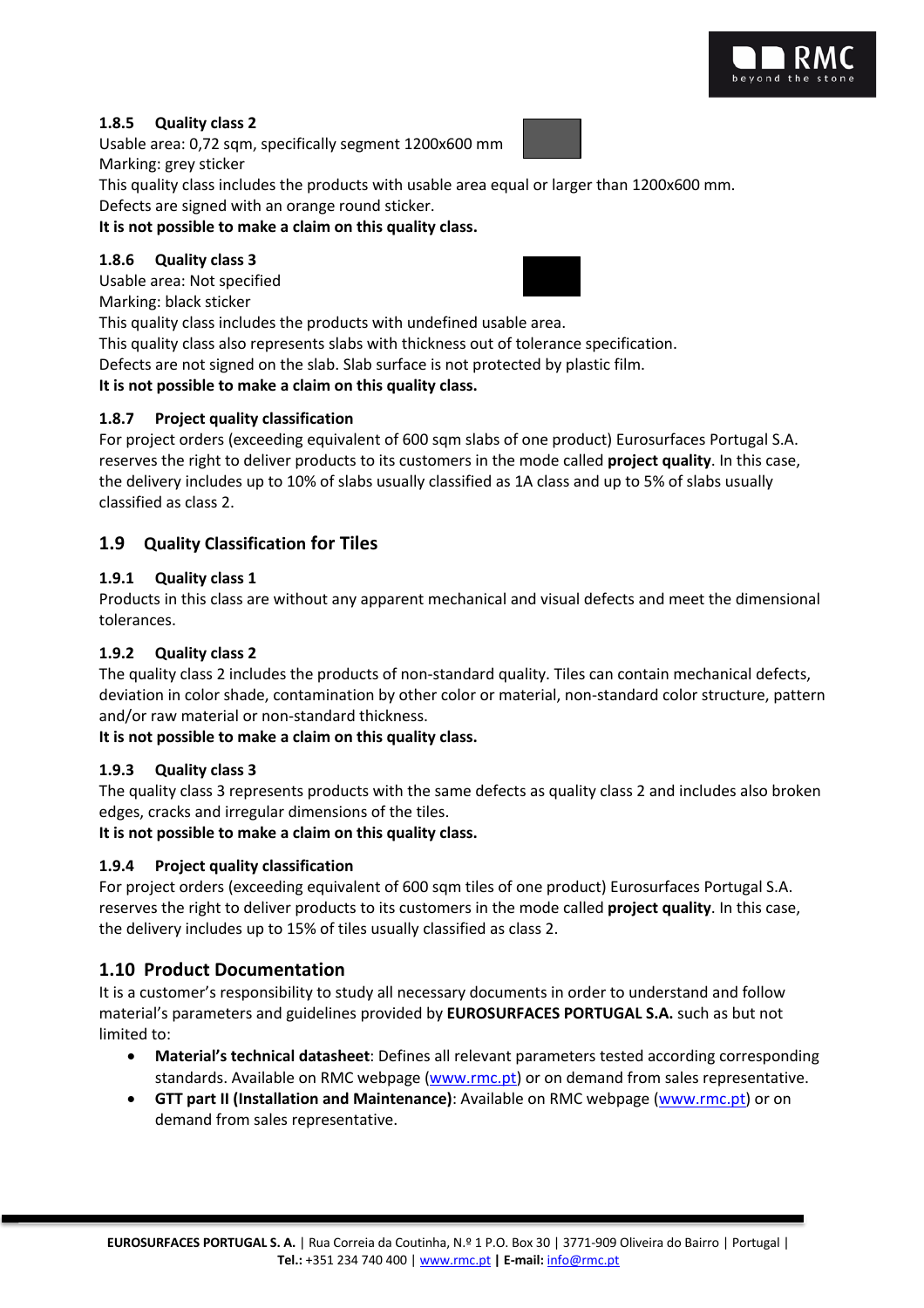

- **Tiles Installation Guidelines**: Document with photos and basic rules to be followed during installation of RMC tiles. Available on RMC webpage (www.rmc.pt) or on demand from sales representative.
- **Maintenance Instructions**: Brief summary of basic maintenance rules with recommended chemical products. Available on RMC webpage (www.rmc.pt) or on demand from sales representative.

# **2 DELIVERY AND TRADE TERMS**

# **2.1 General Delivery Terms**

The following conditions are valid for all deliveries made by Eurosurfaces Portugal S.A. (Manufacturer) or its Distributors that respect these delivery and trade conditions.

All orders must be in written form and shall be stamped and signed by authorized company signatory. Each order is checked with respect to delivery date, price and other sales conditions by Backoffice Department who will issue a Purchase Order and Proforma Invoice (PI). The PI is sent to the customer by e-mail. Confirmed PI can be changed by customer or by Manufacturer in written form after mutual agreement.

It is customer's responsibility to carefully check Proforma Invoice and make sure all quantities, dimensions, surfaces, qualities, delivery term (INCOTERMS) and any other important detail that should be stated on final Invoice (such as different HS code or other country specific requirement) are according to valid order.

The customer is then informed about shipment date. In case of substantial change of shipment date, the Manufacturer has to inform the customer about it immediately. No changes in composition of the truck/container are allowed once the production has started.

Any change in an order confirmed previously by both sides is considered as a new order and must be confirmed in writing again by the Manufacturer. The Manufacturer may issue detailed commercial conditions (or discount system) valid for certain period and noting above mentioned conditions.

## **2.2 Price and Payment Conditions**

## **2.2.1 Price**

Prices for current RMC product portfolio are presented in an official price list from the Manufacturer. The price list is not part of these commercial conditions due to its potential for change.

## **2.2.2 Payment conditions – Standard products**

Payment conditions will be agreed individually and according to the type of sale or project.

## **2.2.3 Payment conditions – Special products**

Payment conditions for Special products (nonstandard colors, finishes, thicknesses) are defined according to an individual agreement with the Manufacturer, together with following conditions:

- In the case that a customer cancels his order after the initiation of its production, the customer must pay a cancellation fee equal to the value of material used plus all expenses during production of the order.
- In the case that a customer cancels his order after it is produced, the customer must pay the whole purchasing price of the product according to his order and must take over the finished product.

## **2.2.4 Payment conditions – Cut to size products**

Conditions for cut to size products are the same as for Special products.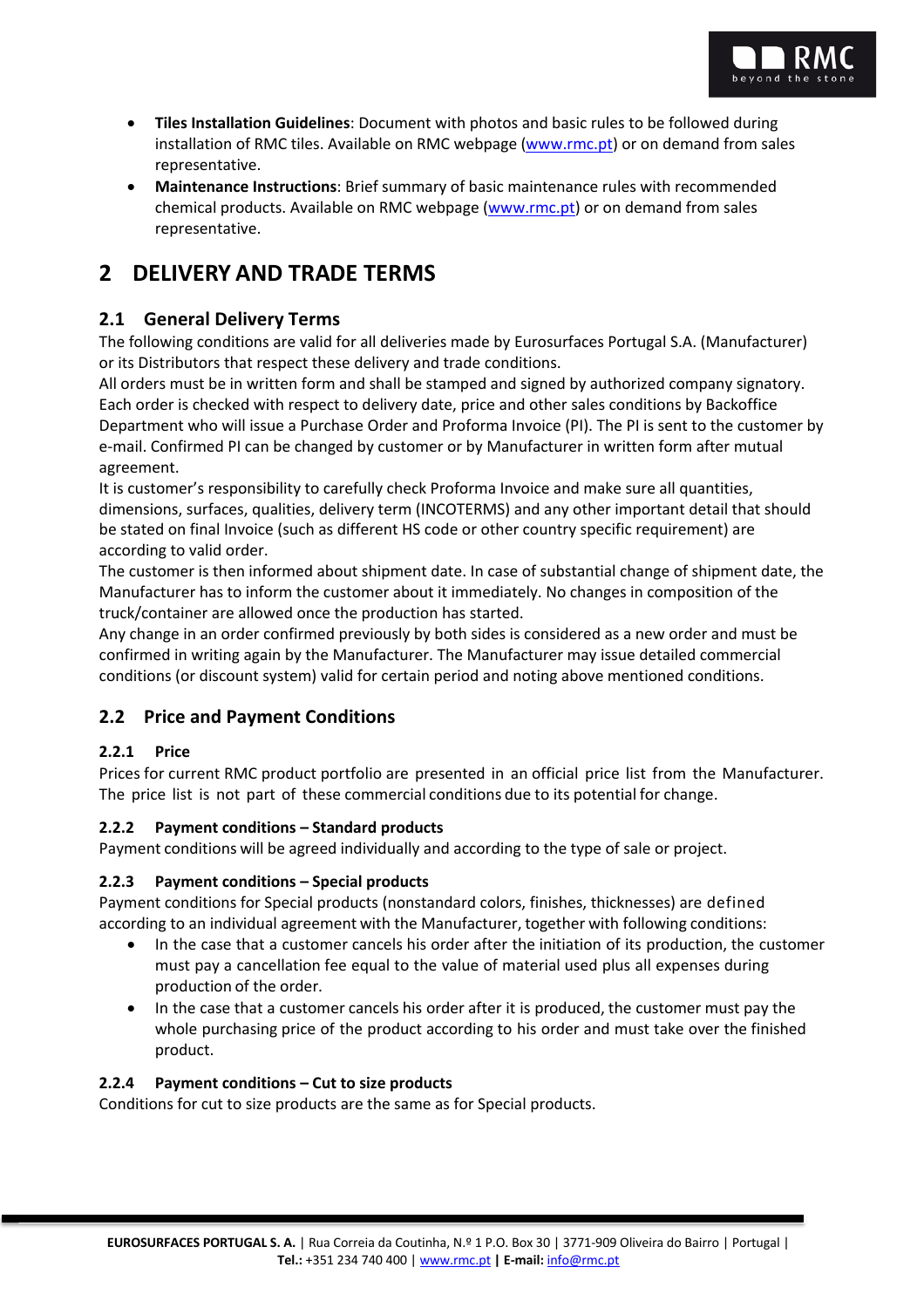# **3 HANDLING OF THE PRODUCTS**

## **3.1 Packing, Labeling and Identification of the Product**

#### **3.1.1 Slabs**

Slabs are transported in a container, in wooden bundles. Alternatively, slabs may also be transported by a truck, loaded on metal "A" frames. The slabs quality class 1, 1A and 2 are packed in plastic film to prevent scratches during manipulation. The product is laid uniformly in the stands to protect the slabs against any movement.

Each slab is provided with a colored sticker for visual identification of the quality.

#### **3.1.2 Tiles**

Tiles are packed into cardboard boxes and loaded into crates or pallets but can be directly loaded in wooden crates based on tiles dimension and agreement with customer.

The tiles are put polished sides facing each other's in order to protect the product from scratches. To prevent movement of the tiles on the pallets or in boxes, wooden and paper filling are used. The product is laid uniformly on the pallets and does not overhang.

Each tile box is provided with identification of product's shade. Since the tiles are made of natural marble each block is unique and final products as tiles must be checked for shade and pattern. Always do a visual color match under similar lighting conditions as found at the job site before cutting. We do not recommend mixing different batch numbers.

Tiles in quality class 2 and 3 are usually not packed into cardboard boxes and are fixed only on pallets.

## **3.2 Un/loading of the Product**

The following rules must be respected during loading of RMC products:

- The Driver is responsible for ensuring that the load is within the legal carrying capacity of the vehicle.
- Eurosurfaces Portugal S.A. (Manufacturer) requires a minimum height of body structure of 2.3m for transport. In the event that the transporter does not ensure sufficient space for goods loading, then trans-loading of goods is not provided by Manufacturer.
- Truck must be equipped with tightening belts for the stands and cardboard corners or pads, which are used under the belts when slabs are loaded.
- The Driver is responsible to ensure that the load is fully supported and safely secured to the vehicle prior to leaving premises.
- Manufacturer shipping department is equipped for loading of vehicles with overhead cranes and forklifts. Truck must have convertible top and sides to load the material with forklift from both sides.
- Material cannot be loaded in case of inconvenient vehicle arrangement. Pallets must not be stacked. The product must be protected during transport against the weather.

The following rules must be respected during unloading of RMC products:

- When unloading, forklift is mostly required for handling of bundles, pallets and boxes. The container U-beam or similar device and overhead crane must be used for unloading of the slabs from the containers. A forklift with 2,5 tons loading capacity is recommended.
- It is highly recommended to unload RMC material in a loading/unloading dock to simplify manipulation.
- Performing a visual inspection for defects or color matching is essential when unloading and transporting RMC slabs into a warehouse.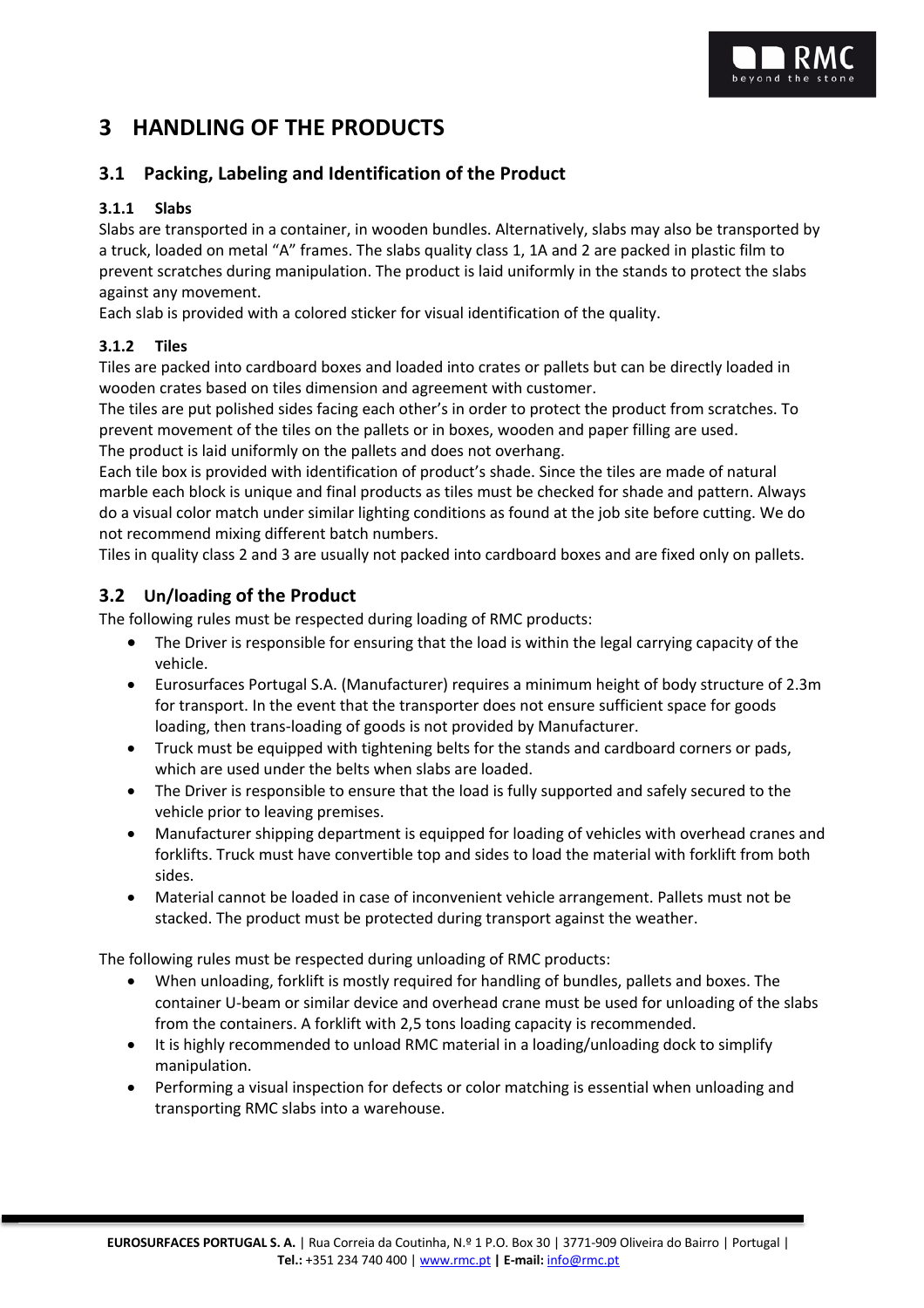

• In case customer sees a damaged packaging or RMC products, it is customer's responsibility to take photos and describe all damages into transportation documents. Without that, no claim can be accepted.

## **3.3 Transportation of the Product**

#### **3.3.1 Weight of slabs and tiles**

Weight of RMC slabs is approximately as follows:

| Thickness [mm] | Weight of 1 sqm [kg] | Weight of 1 slab [kg] |
|----------------|----------------------|-----------------------|
| 12             | 30                   | 69                    |
| 15             | 38                   | 85                    |
| 20             | 50                   | 115                   |
| 25             | 63                   | 142                   |
| 30             | 75                   | 170                   |

Weight of RMC standard tiles packages is approximately as follows:

|            | Dimension [mm]   Crate Dimension [mm]   Pieces per Box | <b>Boxes per Crate</b> | Weight per Crate [kg] |
|------------|--------------------------------------------------------|------------------------|-----------------------|
| 600x600x12 | 1100x700x715                                           | 25                     | 865                   |
| 600x300x12 | 1100x700x715                                           |                        | 920                   |
| 300x300x12 | 1100x750x715                                           | 28                     | 842                   |

## **3.3.2 Slabs: Loading capacity**

Usual capacity for trucks and containers is as follows:

| <b>Slabs</b> | Thickness [mm] | <b>Number of slabs</b> | <b>SQM</b> | Weight [kg] |
|--------------|----------------|------------------------|------------|-------------|
| Container    | 12             | 363                    | 817        | 25 350      |
|              | 20             | 220                    | 495        | 25 606      |
|              | 30             | 143                    | 321        | 24 9 66     |
| <b>Truck</b> | 12             | 355                    | 799        | 24 791      |
|              | 20             | 210                    | 472        | 24 4 4 2    |
|              | 30             | 142                    | 319        | 24 791      |

The computation of mixed thickness loading for containers should be considered as follows:

- Each wooden bundle can hold total 400 mm of mixed thicknesses of slabs
- Full container can load 11 wooden bundles

The computation of mixed thickness loading for trucks should be considered as follows:

- Each A-frame stand can hold up to 1420 mm of mixed thicknesses of slabs
- Full truck can load 3 A-frames

For transportation of 12 mm slabs in A-frames, we highly recommend combining transportation with thicker slabs (20/30 mm) to avoid bending or breakage of 12 mm slabs.

#### **3.3.3 Standard tiles: Loading capacity**

The following table shows usual capacity of containers and trucks when transporting RMC standard tiles. In case of truck transport different types of pallets can be used as described below: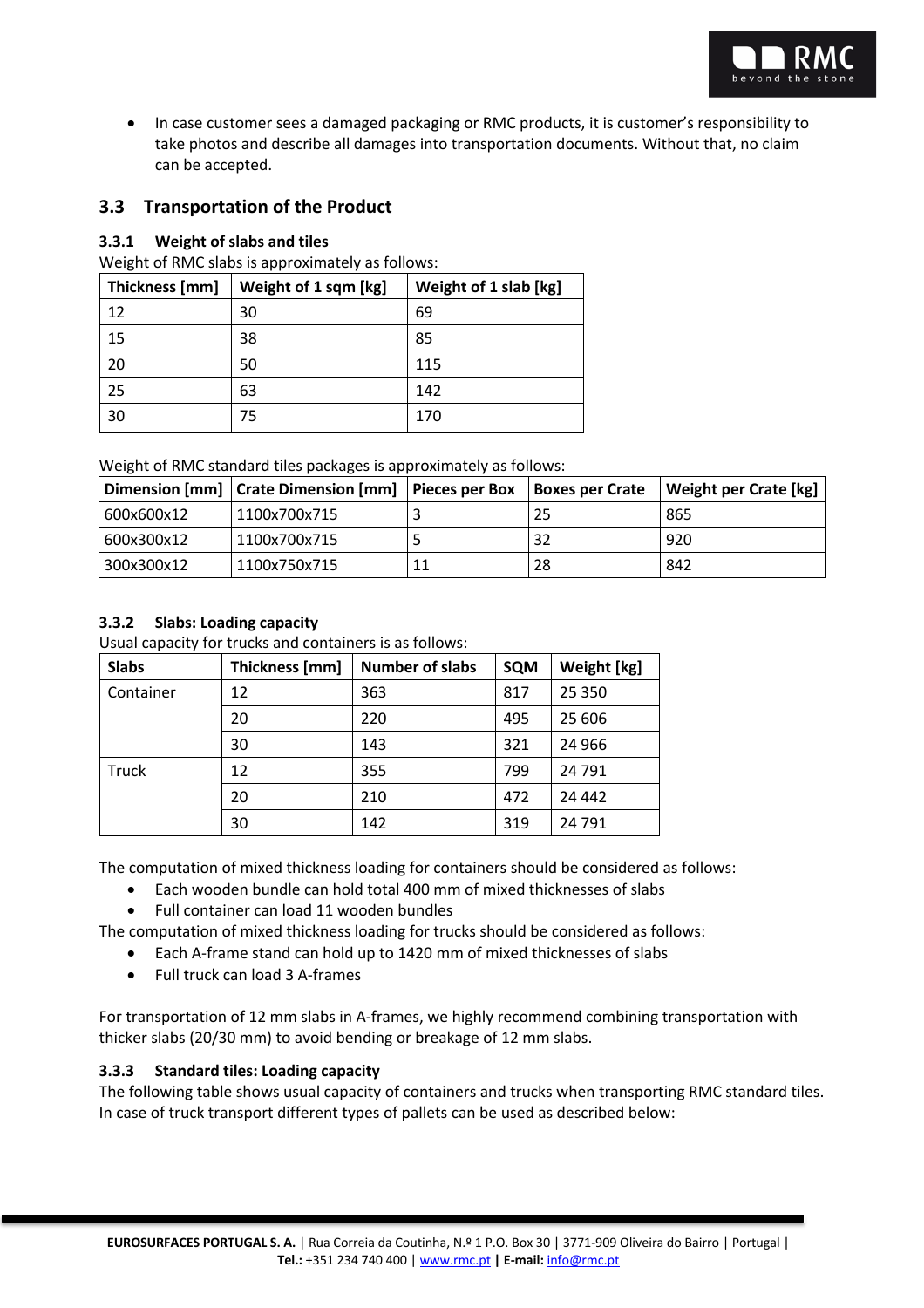| <b>Tiles</b> | Dimension [mm] | <b>Number of Boxes</b> | <b>SQM</b> | Weight [kg] |
|--------------|----------------|------------------------|------------|-------------|
| Container    | 300x300x12     | 784                    | 777        | 24836       |
|              | 600x600x12     | 750                    | 810        | 25 942      |
|              | 600x300x12     | 864                    | 777        | 24822       |
|              | 300x300x20     | 840                    | 453        | 24 500      |
|              | 600x600x20     | 1350 (tiles)           | 486        | 25 807      |
|              | 600x300x20     | 2650 (tiles)           | 477        | 25 262      |

| Truck (PT)                       | 300x300x12 | 760 | 752 | 23 108   |
|----------------------------------|------------|-----|-----|----------|
| <b>RMC Pallet</b><br>(0.63x1.23) | 600x600x12 | 714 | 771 | 23727    |
|                                  | 600x300x12 | 840 | 756 | 23 2 8 9 |
|                                  | 300x300x20 | 840 | 453 | 23 2 68  |
|                                  | 600x600x20 | 644 | 463 | 23 808   |
|                                  | 600x300x20 | 840 | 453 | 23 2 68  |

| Truck (EU)                 | 300x300x12 | 792         | 784 | 23 7 84  |
|----------------------------|------------|-------------|-----|----------|
| Euro-pallet<br>(0,83x1,23) | 600x600x12 | $714$ $(*)$ | 771 | 23727    |
|                            | 600x300x12 | 840         | 756 | 23 2 8 9 |
|                            | 300x300x20 | 864         | 466 | 23 968   |
|                            | 600x600x20 | $644$ (*)   | 463 | 23 808   |
|                            | 600x300x20 | 840         | 453 | 23 2 68  |

*(\*) RMC pallet needs to be used instead of Euro-pallet*

In case of mixed transportation (slabs + tiles), please follow these instructions:

- 1 wooden bundle can carry approximately 2,3 tons of slabs.
- 1 wooden pallet can carry approximately 1 ton of tiles.

#### **3.3.4 Damages During Transport**

In case customer sees a damaged packaging or RMC products, it is customer's responsibility to take photos and describe all damages into transportation documents. Without that, no claim can be accepted.

## **3.4 Shipping Documents**

Each delivery of RMC products for export markets is provided with the Packing List, Invoice and CMR. For Portuguese deliveries, the invoice and Shipping guide are provided.

The Packing list includes the following information:

- Packing list number and date of delivery
- Name and address of the customer
- Number of respective Invoice
- Product denomination and its quantity
- Number of palettes/stands/boxes
- Gross and net weight of the shipment
- For containers only: Container number, seal number, port of loading, port of discharge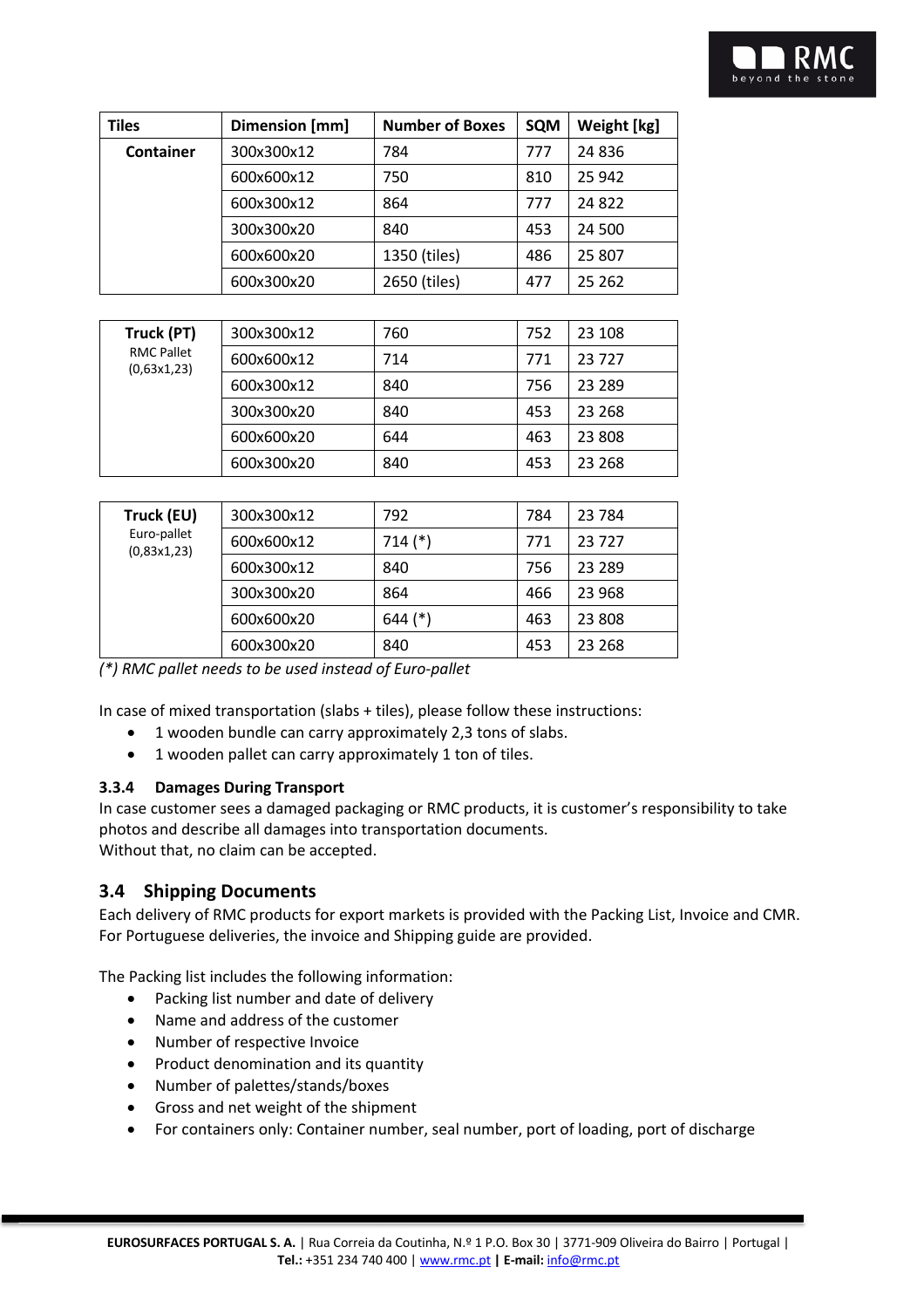

The Invoice includes the following information:

- Invoice number
- Client information
- Payment terms (issue and due date)
- Product denomination and its quantity (usually in two quantity units)
- Unit price and total price
- Loading and unloading information
- HS code (if applicable)
- Delivery terms
- Net and gross weight
- Number of container and seal number (if applicable)

Other required documents (B/L, Certificate of Origin etc.) must be agreed before shipment. All costs related to issuing of those documents are covered by customer if not agreed differently.

*Note: It is customer's responsibility to carefully check Proforma Invoice and make sure all quantities, dimensions, surfaces, qualities, delivery term (INCOTERMS) and any other important detail that should be stated on final Invoice (such as different HS code or other country specific requirement) are according to valid order.*

## **3.5 Storing of the Product**

The product is to be stored in buildings or covered areas and protected against atmospheric influence. While storing or transporting the product, it is necessary to make arrangements to protect it against damage by crushing, improper handling or staining with lubricants, oil, painting materials, building materials, rust, etc.

Slabs must be stored in the vertical position on the compact stand so that the back side of the slab lies with its full area upon backing and so that no part of the slab overlaps to the free area.

The bottom of warehouse frames must be covered with rubber, plastic or wooden pads to prevent the chipping of slabs lower edge during manipulation. Slabs that are put in stands or in bundles must be separated with vertically laid, clean and flat wooden strips – minimum 3 pieces for 20 mm and 30 mm slabs and minimum 4 pieces for 12 mm slabs – in the same distance all over the length of the slab bundles.

It is highly recommended to unload RMC products from inclined wooden bundles (slabs) and wooden crates (tiles) to avoid the fall of slabs/tiles from opened package.

*Note: As RMC products contain natural marble, they must NOT be exposed to acid, alkaline, or strong chemical products during storage, installation, or maintenance.*

## **3.6 Safety Guidelines**

Fabricators and installers are required to maintain a safe work environment. We strongly recommend the product to be made, fabricated, and installed using wet production methods.

Kindly pay attention to the following best practices for fabricating RMC slabs:

- Read operating tool literature to be advised of hazards, applications and limitations.
- Prevent accidents by keeping work areas clean, dry, well-ventilated, well-lit and uncluttered.
- Use the right tools as designed. Wear proper apparel for work areas.
- Wear ear/nose protectors and safety shoes. Wear approved protection eyewear.
- Maintain tools in top condition. Keep tools sharp and clean for best and safest performance.

#### **3.6.1 Potential Health Effects**

Engineered stone RMC is not hazardous as shipped and used. When the processes of sawing, routing, drilling, sanding and polishing are carried out as dry process, there is the greatest generation of airborne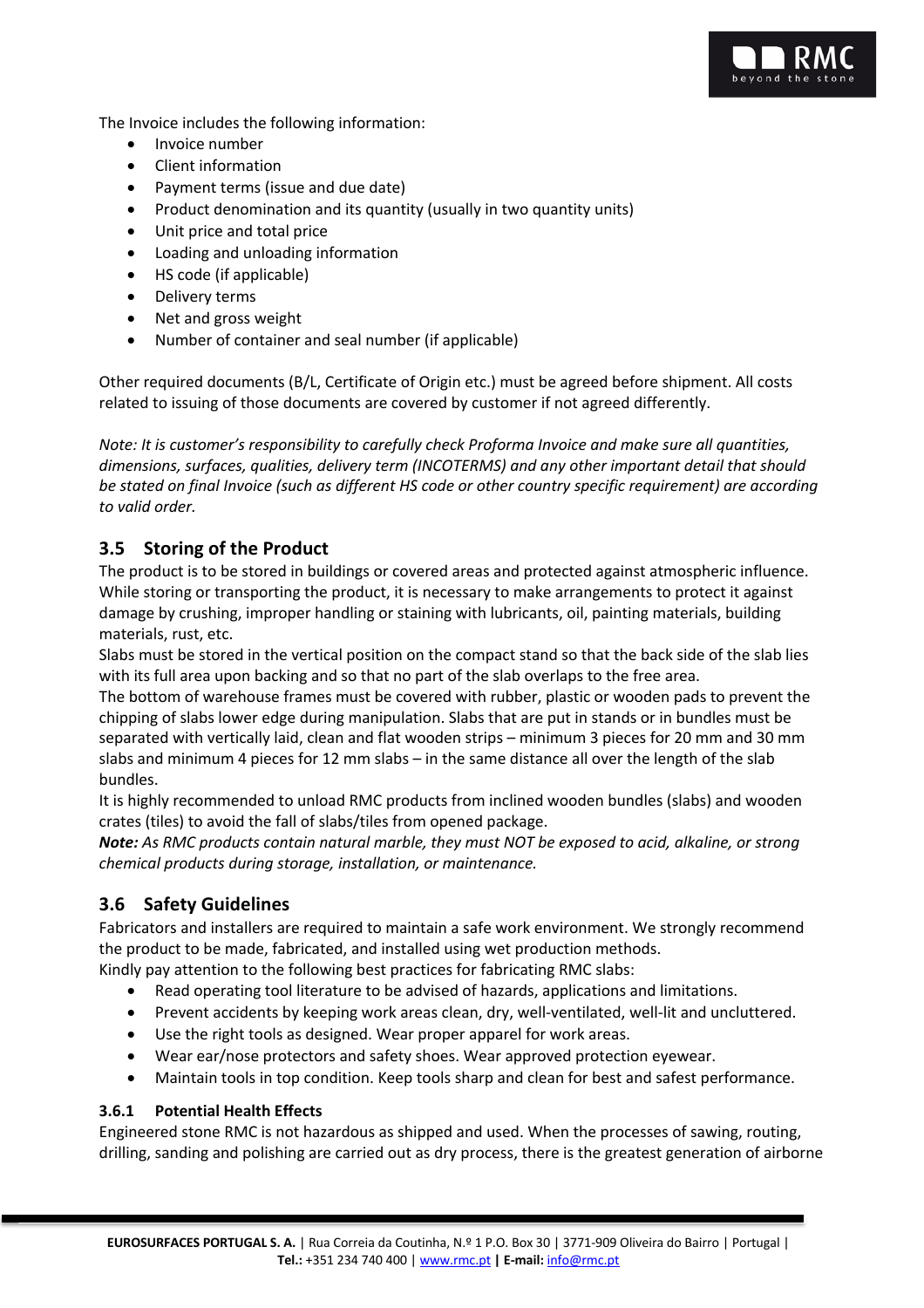

dust. When these operations are carried out with water for cooling, lubrication and dust depression, then the quantity of airborne dust is reduced by 90 – 98%. These reducing cover potential exposure to workers.

However, stonework operations such as sawing, routing, drilling, sanding and polishing can generate dust. High concentration of dust can irritate eyes, nose and respiratory passages and cause coughing and sneezing.

#### **3.6.2 Personal Protective Equipment**

Observe local safe handling procedures.

| Eye, face protection | Wear safety glasses during operations such cutting, blasting,<br>drilling, honing or routing.                                                                                                                                                                         |  |  |
|----------------------|-----------------------------------------------------------------------------------------------------------------------------------------------------------------------------------------------------------------------------------------------------------------------|--|--|
| Respirators          | During cutting, blasting, drilling, honing, polishing or routing<br>operation always use respirator with air purifying cartridge.<br>Respirators are selected and used based on the form and<br>concentration of the contaminant in the air. Avoid breathing<br>dust. |  |  |
| Protective clothing  | Wear leather or cotton gloves when handling larger pieces<br>and during operation such as cutting, routing or drilling.                                                                                                                                               |  |  |
| Protective footwear  | Use steel toed footwear when handling larger pieces.                                                                                                                                                                                                                  |  |  |

## **3.6.3 First Aid Procedures**

#### **Inhalation**

If larger amounts of dust are inhaled, remove to fresh air. If breathing becomes difficult, seek medical assistance immediately.

#### **Eye Contact**

In case of eye contact, flush eyes with plenty of water for at least 15 minutes. Consult a physician.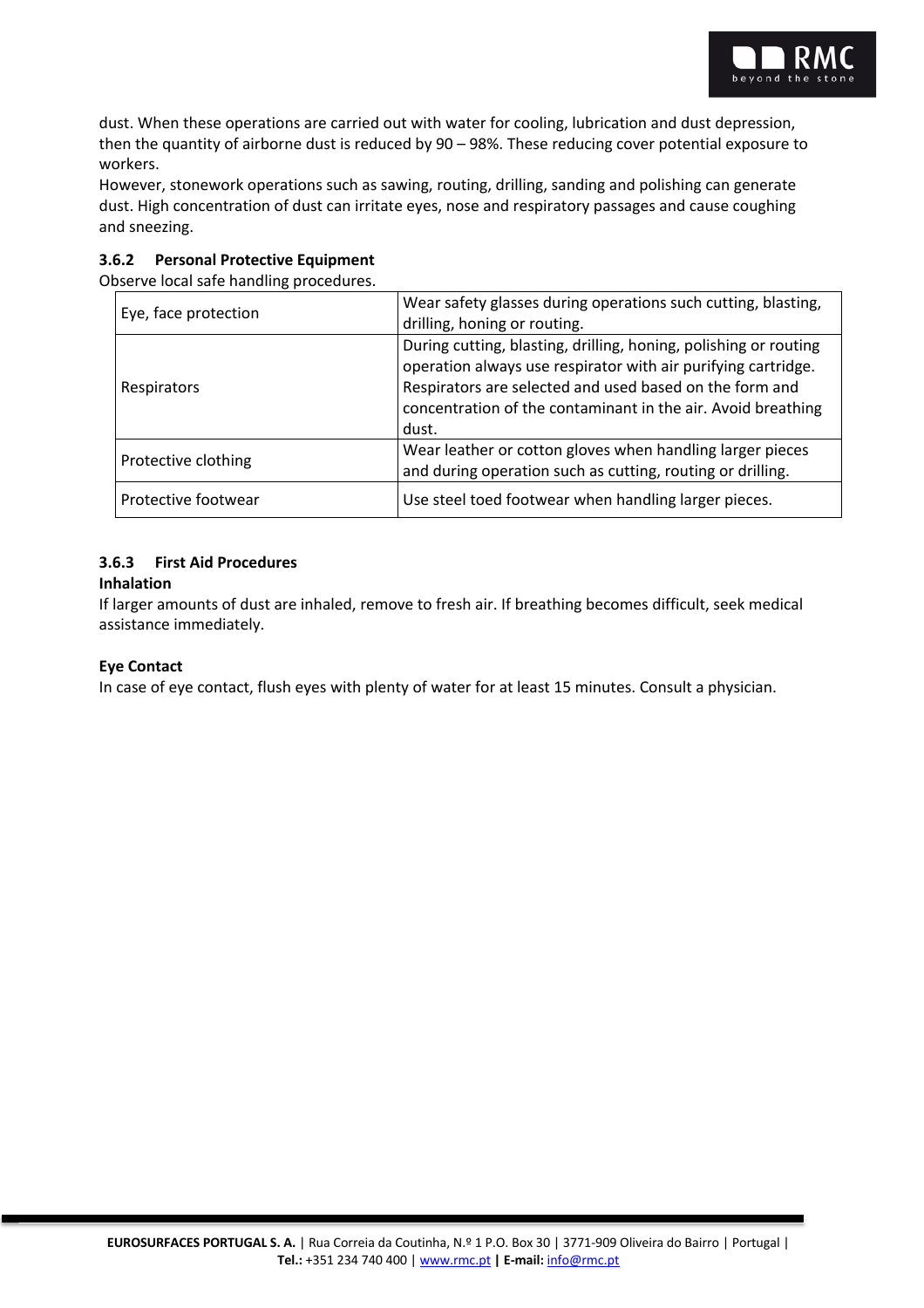

# **4 LIMITED WARRANTY**

**EUROSURFACES PORTUGAL S.A. ("Manufacturer")** covers, under this Limited Warranty, RMC products to be free of manufacturing defects defined in chapter 5 for two years period. The following exclusions are considered for this Limited Warranty:

- This Limited Warranty is limited to the original purchaser (the "Customer") of the RMC product and is non-transferable.
- RMC products are rigorously inspected before delivery; however, it's the Customer's responsibility to thoroughly inspect the product before installation. This Limited Warranty does not cover defects that were visible at the time of fabrication and were not avoided during fabrication. Fabricators are required to perform a visual inspection of all materials prior to fabrication and again prior to installation.
- This Limited Warranty applies only to RMC products that have been installed and maintained according to guidelines and best practices for RMC (as listed in chapter 1.10). This warranty does not cover damage caused by product mishandling, improper care and maintenance, impact damage, heat damage, physical and chemical abuse, exposure to ultraviolet light and damage resulting from exposing RMC product to extreme weather conditions.
- This Limited Warranty does not cover scratches. RMC surfaces are resistant to scratches in the same or better way than natural marble, but they are not scratch proof. Proper care must be exercised during fabrication, installation and daily usage as part of Customer's care and maintenance routine.
- Variations in the color, size, shape and distribution of the pattern of the natural marble or the natural variations in background tone are inherent characteristics of RMC product. Color samples provided to Customer, fabricators or other RMC partners are only representative and not an exact replication of what will be supplied. These variations are not covered under this Limited Warranty.
- This Limited Warranty does not cover chemical damage caused by using improper chemical products during installation, maintenance and daily usage of RMC products. Please refer to RMC document section (chapter 1.10) for more information.
- In case of product manufacturing defects, exact color matching cannot be guaranteed. If the color is discontinued, the Customer needs to select an alternative color.
- This Limited Warranty does not cover creative use of the Product such as thermal bending or curving.
- This Limited Warranty does not cover failures due to inadequate support for the installation.
- This Limited Warranty does not cover any other cost incurred including but not limited to painting, plumbing, tiles, cabinets, walls, floors etc. that may be necessary to modify, remove and or replace in the process of rectifying a RMC manufacturing defect covered under this Limited Warranty.
- This Limited Warranty does not cover transportation, freight, demolition in any form, disposal and re-installation, fabrication or associated cost beyond the cost of RMC product.
- Manufacturer is not responsible for damage or injury caused in whole or in part by acts of God, job site conditions, architectural/engineering design, structural movement, acts of vandalism or accidents.
- This warranty only applies to RMC products that have been paid for in full.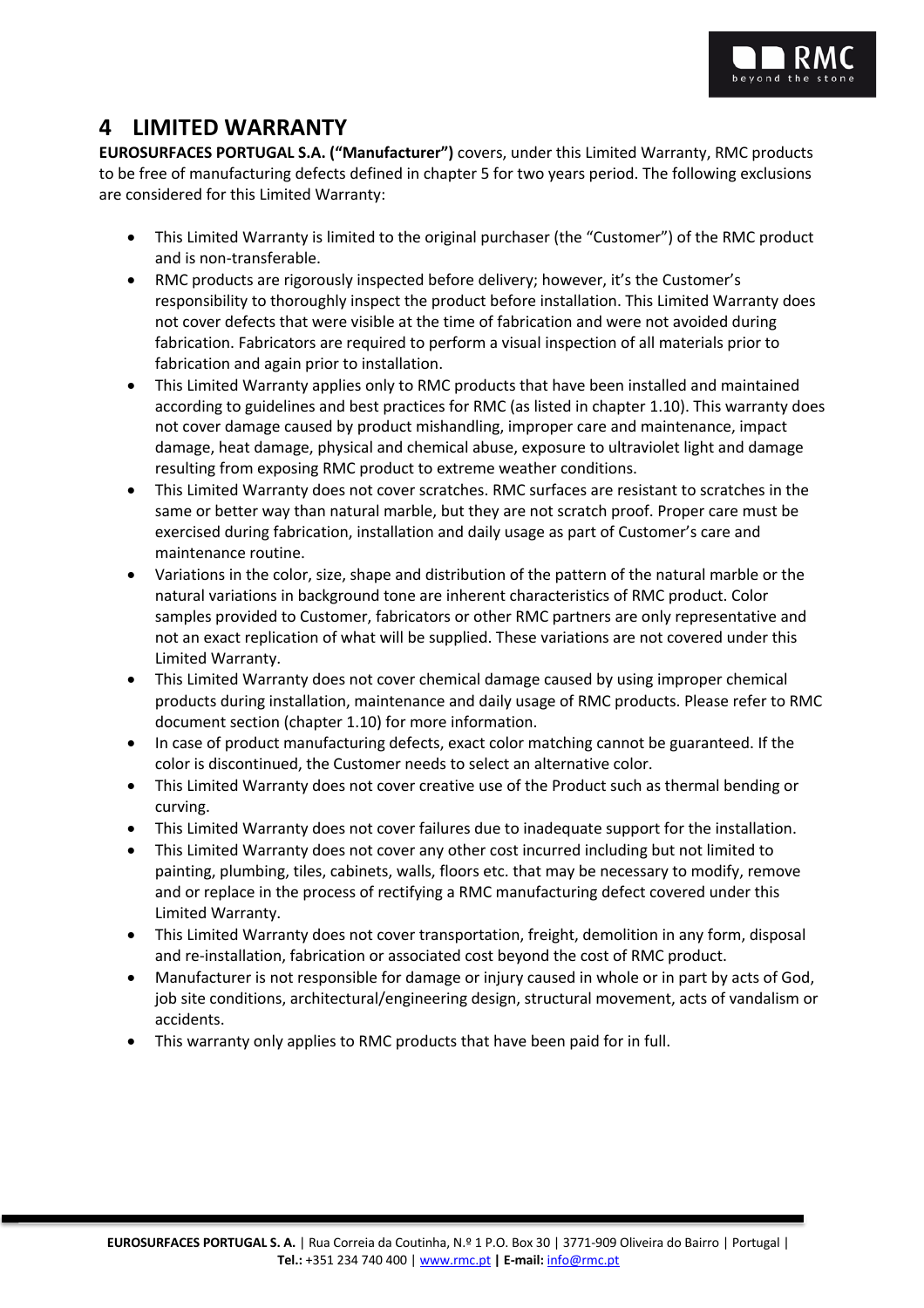

# **5 DEFECTS OF THE PRODUCT**

The product is considered with defects in case:

- It is not delivered in **quantity** according to confirmed order
- It contains **mechanical and or visual defect** that does not meet parameters for declared quality class of RMC product

## **5.1 Mechanical Defect**

Mechanical defects are understood as outstanding circular and lengthwise grooves, outstanding lowgloss polished areas, damaged or broken corners and edges or cracks within usable area defined for respective quality class.

Another type of physical defect are product's physical dimensions out of tolerances defined below.

#### **5.1.1 Tolerances for Modular Tiles for Flooring and Stairs (EN 15285:2008/AC:2008)**

| Length, width | <b>Thickness</b>                                                                        | Rectangularity | <b>Flatness</b>                | <b>Straightness of sides</b> |
|---------------|-----------------------------------------------------------------------------------------|----------------|--------------------------------|------------------------------|
| $1\pm0.5$ mm  | $± 0,7$ mm (not<br>applicable for the<br>satin, bush-<br>hammered and aged<br>finishes) | $± 0.9$ mm     | $±$ 0,2% referred to<br>length | ±0,3mm                       |

#### **5.1.2 Tolerances for Slabs and Tiles for Wall Finishes (EN 15286:2013)**

| Length, width                               | <b>Thickness</b>                                                                    | <b>Flatness</b>                                       | <b>Straightness of sides</b>                                                   |
|---------------------------------------------|-------------------------------------------------------------------------------------|-------------------------------------------------------|--------------------------------------------------------------------------------|
| $<$ 600mm: $\pm$ 0.5 mm                     |                                                                                     |                                                       | $<$ 600 $mm:$ ± 0,9 $mm$                                                       |
| $\geq 600$ mm and<br>≤1000mm: $± 0,7$ mm    | $± 0.7$ mm (not<br>applicable for the<br>satin, bush-hammered<br>and aged finishes) | $±$ 0.3% referred to<br>length of diagonal or<br>≤4mm | $\geq 600$ mm and<br>$\leq$ 1000mm: $\pm$ 1,2mm                                |
| $>1000$ mm and<br>$\leq$ 3500mm: $\pm$ 1 mm |                                                                                     |                                                       | $>1000$ mm and $\leq$ 3000mm: $\pm$ 3mm<br>(Tolerance for diagonal lengths mm) |

#### **5.1.3 Tolerances for Slabs and Cut-to-Size products for flooring and stairs (EN 16954:2018)**

| Length, width                  | <b>Thickness</b>                                                 | <b>Flatness</b> | <b>Squareness</b>                     |
|--------------------------------|------------------------------------------------------------------|-----------------|---------------------------------------|
| $<$ 1000 $mm:$ ± 1 $mm$        | $± 0.7$ mm (not                                                  |                 |                                       |
| $>1000$ mm: -10mm/<br>$+20$ mm | applicable for the<br>satin, bush-hammered<br>and aged finishes) | $\pm 0.4\%$     | $\pm$ 0,2% (for rectangular products) |

## **5.2 Visual Defect**

Visual defects are understood as impurities and porosity >5mm, different color spots >5mm, spots with the same color shade >5mm, pasta stains (stains with no granulates and same or different color as background color) >5mm.

Visual defects of the product surface must be clearly and outstandingly visible from the vertical view on the product surface. By evaluation of esthetical parameters, the element considered as a defect should deviate from acceptable specification and size and outstandingly deviate from the long-term esthetical look of RMC products.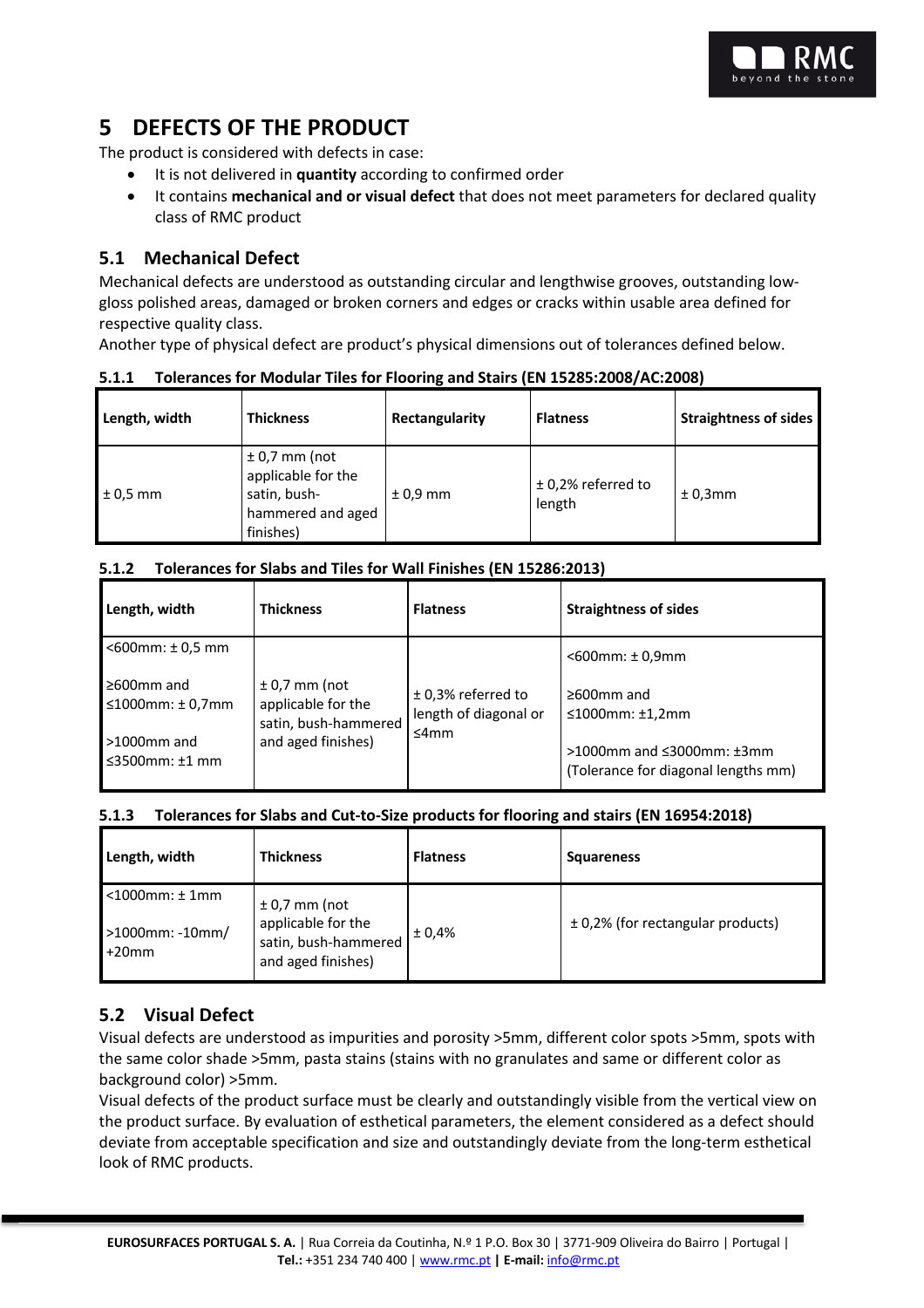

# **6 CLAIMS**

## **6.1 Submission of a Claim**

The claim must be submitted by the Customer who bought the product. If the product was purchased from Manufacturer, Customer submits claim directly to Manufacturer. If the product was purchased from authorized partner, Customer submits claim to authorized partner who transmits claim to Manufacturer. Authorized partner is responsible for completeness of Claim Protocol.

#### **6.1.1 How to submit a claim**

The Customer has to submit a claim always in written by means of Claim Protocol. Formalized Claim Protocol is attached to the end of this document.

The written record (Claim Protocol) must be fully detailed:

- Product name.
- Invoice number and date of shipment.
- Exact denomination of defected/missing assortment item.
- Exact description of the defect including digital pictures.
- Number of defected/missing products.
- Suggestion how to settle the claim.
- Photos of the visible defects

Whenever possible, the Customer must present a sample of claimed product or at least to render a digital photo in high quality. In opposite case the Customer must enable the Manufacturer or authorized partner to inspect the claimed product on spot of its installation/storing etc. on his account. In case any of these above-mentioned requirements are missing, the Manufacturer will insist on their completion or/and the written record (Claim Protocol) will be sent back to the Customer for completion.

## **6.2 Obligatory Dates for a Claim**

The Customer is obliged to claim the defects of the products immediately after their detection through a written report (Claim Protocol) within the following period of time:

- a) **Maximum 3 days after receiving** the products by quantity defects
- b) **Maximum 7 days after receiving** the products by apparent product quality defects
- c) **Maximum 7 days from detection of hidden product quality defects** but in any case, before further working with the product or its installation

## **6.3 Settlement of a Claim**

The claim will be settled without any unnecessary delay and the Customer will be informed about the result of the complaint procedure within maximum of 30 days from the receipt of the written claim (in the form of Claim Protocol, including claimed sample) containing all essential information.

In case the claim is accepted, an agreement on settlement of the claim will be concluded between the Manufacturer and the Customer.

In case one of the parties is not satisfied with settlement of the claim, it will be proceeded according to respective legal regulations in Portugal. The parties submit all their disputes arising out of or in connection with this Agreement to the exclusive jurisdiction of the Court of Oliveira do Bairro, Portugal.

## **6.4 Independent Expert's Statement on Quality**

In case the Manufacturer does not accept the quality claim and the claiming subject will contest it, the decisive evaluation of the product quality will be done by independent expert for stone.

The result of the analysis of this authorized independent expert will be accepted as uncontestable by all parties. The analysis will be ordered by the Manufacturer. In case of unjustified claim, the costs connected with the analysis will be paid by the Customer.